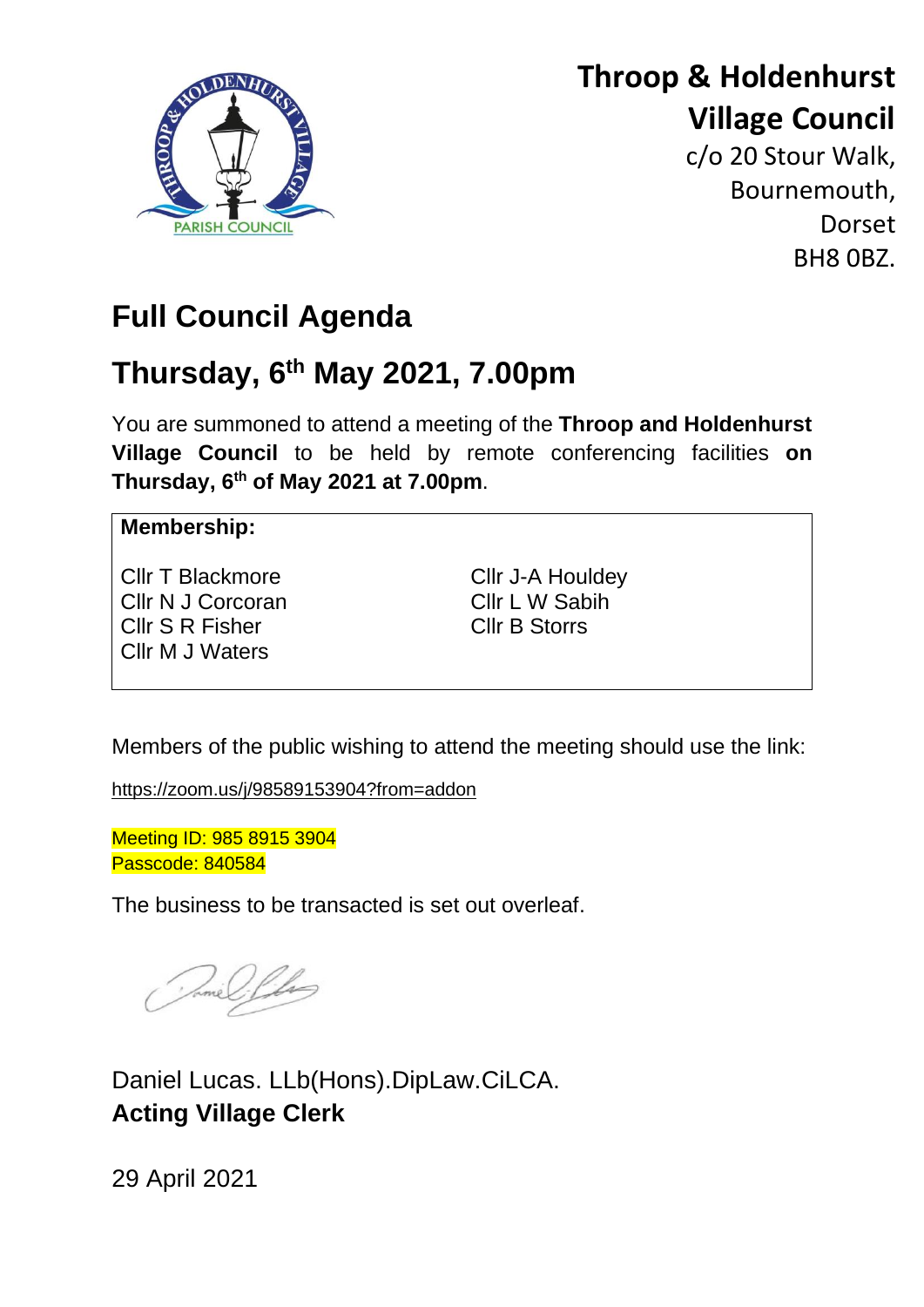# **Agenda**

# **1. Election of Chairman**

To appoint a Chairman for the period up to the Annual meeting of the Council in May 2022. The duly elected Chairman will take and sign their declaration of office**.**

## **2. Election of Vice Chairman**

To appoint a Vice Chairman for the period up to the Annual meeting of the Council in May 2022. The duly elected Vice Chairman will take and sign their declaration of office.

## **3. Apologies for Absence**

To receive any apologies for absence

# **4. Declarations of Acceptance of Office**

To receive Councillor declarations of acceptance of office.

Any Councillor not having duly signed the declaration will not hold the office of Councillor.

# **5. Standing Orders, Financial Regulations and Code of Conduct**

To Follow

# RECOMMENDATION:

That the Council resolve to:

- a) Adopt Standing Orders (including the scheme of delegation),
- b) Adopt Financial Regulations
- c) Adopt the Members' Code of Conduct

# **6. Declarations of Interest**

Members are reminded that any disclosable pecuniary interests must be declared including any issues which may arise through predetermination or the appearance of bias.

# **7. Name of Council**

To confirm the name of the Council as "Throop and Holdenhurst Village Council".

# **8. Appointment of Acting Village Clerk and Responsible Financial Officer**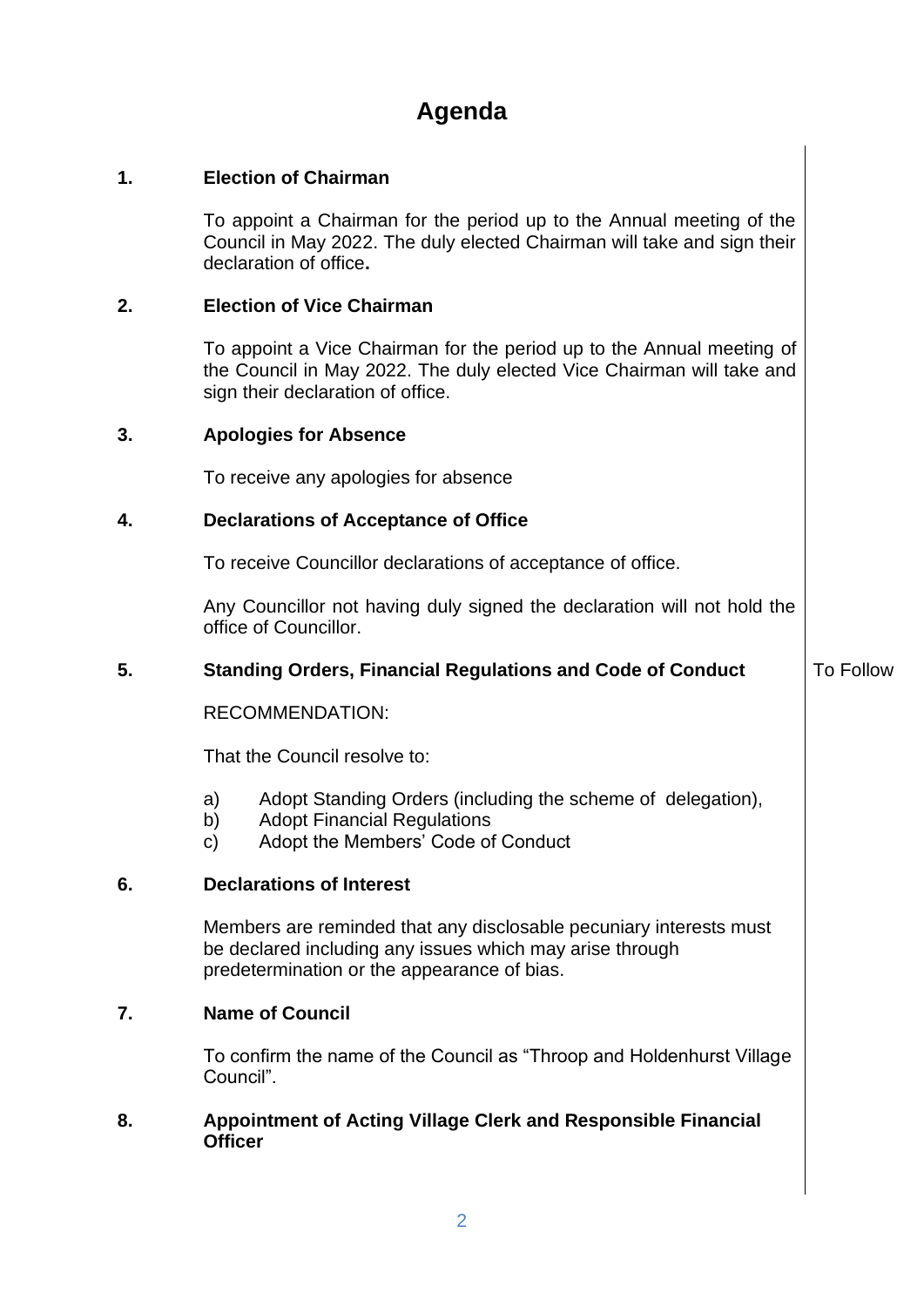To confirm the appointment of Daniel Lucas as the Acting Village Clerk and to designate Daniel Lucas as the Proper Officer and Responsible Financial Officer to the Council.

RECOMMENDATION: That Members confirm the appointment as set out.

## **9. Budget**

To approve the budget for the Council for the financial year 2021/2022.

RECOMMENDATION: That Members approve the budget for the financial year 2021/2022.

## **10. Cheque signatories and Bank Mandate**

RECOMMENDATION: To appoint a minimum of four Members with authority to authorise payments and sign cheques. It is recommended that the Chair and Vice-Chair of the Council are appointed and that a minimum of two signatories are required to sign cheques and authorise payments.

## **11. Local Government Pension Scheme**

To agree to apply for admitted body status in the Local Government Pension Scheme for employees of the Council.

RECOMMENDATION: That Members agree to apply for admitted body status in the Local Government Pension Scheme administered by Dorset County Pension Fund for employees of the Council.

# **12. Members Allowances**

RECOMMENDATION: That Members resolve not to take an allowance in the financial year of 2021/2022 to minimise impact on Council budget during first year of operation.

#### **13. Meeting dates**

To confirm the attached meeting dates for the civic year of 2021/2022.

#### **14. General Power of Competency**

Section 1 of the Localism Act 2011 ("LA") provides that a local authority has the power to do anything that individuals may generally do. "Local Authority" is defined in section 8 of the LA2011 and includes an "eligible" parish/town council.

The prescribed criteria which a local council is required to fulfil in order to become an eligible parish council are set out in the Parish Councils (General Power of Competence) (Prescribed Conditions) Order 2012.

Appendix 1

To Follow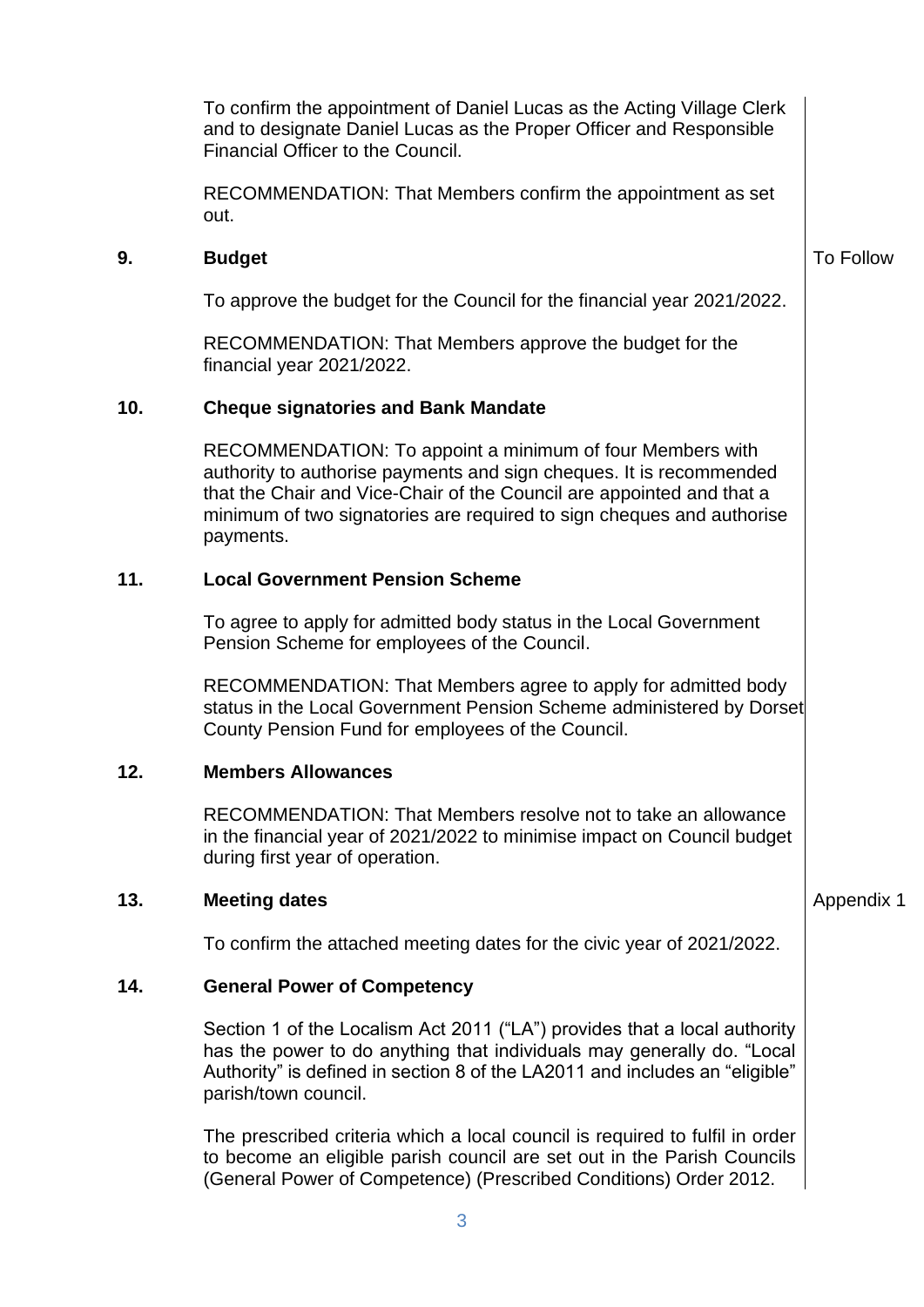It confirms that a local council is eligible to use the general power of competence if:- it has a qualified clerk; a minimum of two-thirds of the total number of councillors have been elected; and it has resolved at a meeting of the council and each subsequent relevant annual meeting (that is, an annual meeting that takes place in a year of ordinary elections of parish councillors) that it meets these conditions.

"Qualified Clerk" means one who has attained one of: the Certificate in Local Council Administration; the Certificate of Higher Education in Local Policy; the Certificate of Higher Education in Local Council Administration; or the first level of the foundation degree in Community Engagement and Governance awarded by the University of Gloucestershire or its successor qualifications and the clerk completed training on the General Power of Competence, unless such training was part of obtaining a qualification mentioned above.

It is RECOMMENDED that the Council RESOLVES that it meets the criteria as defined in the Localism Act 2011 and the Parish Councils (General Power of Competence) (Prescribed Conditions) Order 2012 in having a qualified clerk and a minimum of two-thirds of its councillors have been elected and as a matter of law has the right to exercise the general power of competence as defined.

# **15. Data Controller Registration with Information Commissioner's Officer ("ICO")**

Under the Data Protection (Charges and Information) Regulations 2018 an organisation that processes personal data needs to register and pay a fee with the ICO. The ICO fee calculator, calculates that as a public authority with 10 members of staff or fewer the fee is £40 for the year, or £35 if paying via direct debit.

RECOMMENDATION: That members delegate to the Acting Village Clerk to complete the registration process and to authorise the creation of a Direct Debit signed by 2 Members as appropriate.

# **16. Insurance Provision**

It is RECOMMENDED that Members delegate to the Town Clerk in Consultation with the Chairman and Vice-Chairman to incept a policy for public liability insurance, employer liability insurance, buildings insurance and other liabilities and to report at the next cycle of Council the cover provided and cost.

# **17. Acting Village Clerk Employment Contract**

**To consider passing a resolution to exclude the press and public pursuant to the Public Bodies (Admissions to Meetings) Act 1960 due to the matter relating to the personal information of the matter relating to living individuals.**